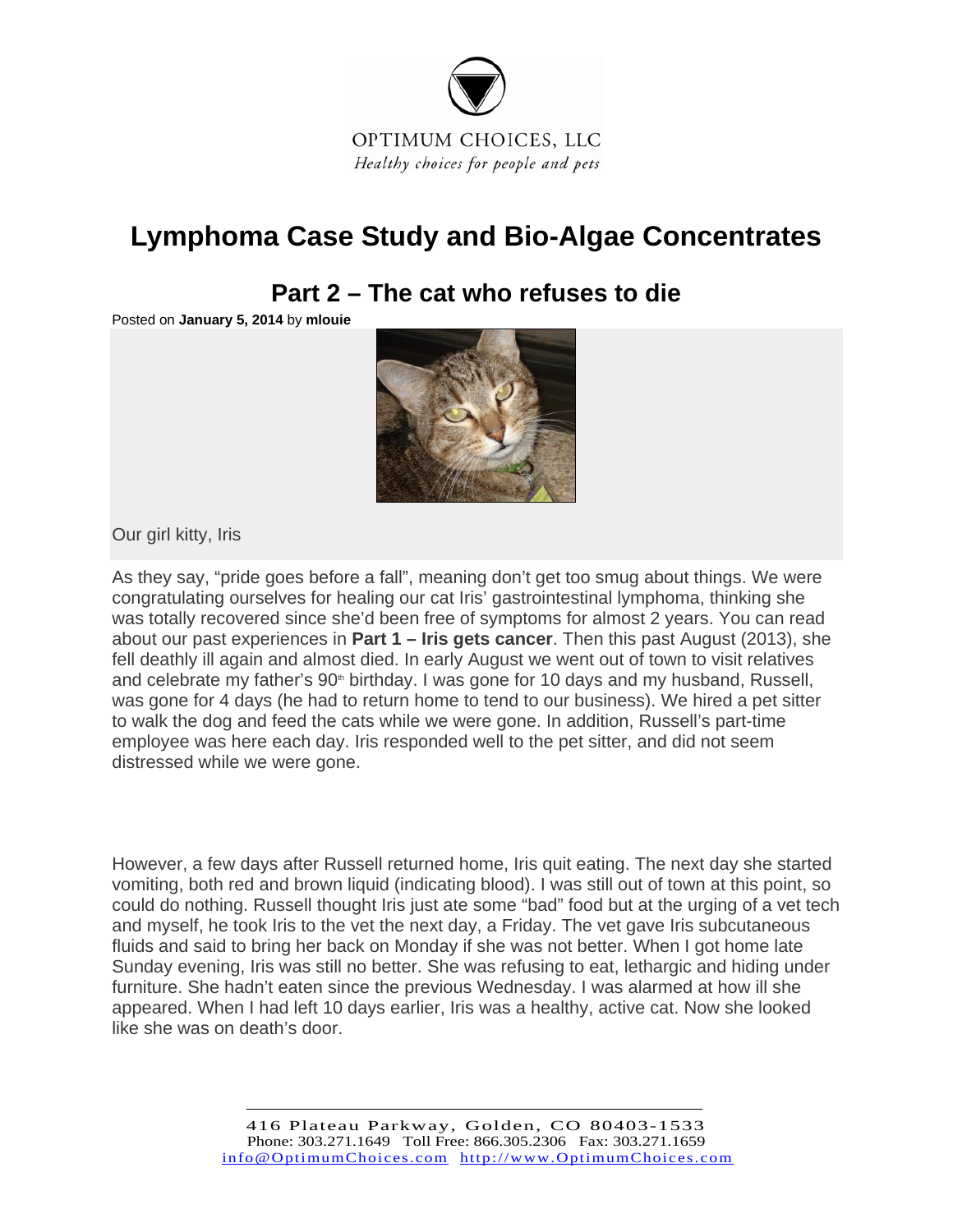I took Iris back to the vet Monday morning, where she got more subcutaneous fluids and I urged the vet to do some diagnostic tests. Since we have pet insurance on our cats, we could afford diagnostics and treatment even though I had lost my job in June. The vet did bloodwork but since that had been insufficient in the past to diagnose Iris, I asked for an abdominal ultrasound as well. That could not be scheduled until the next day, at the local emergency vet hospital, Wheat Ridge Animal Hospital (WRAH).



The next morning we went off to WRAH for the ultrasound. The emergency vet was alarmed at Iris' condition and said she needed to be hospitalized due to dehydration (despite subcutaneous fluids). This was a shock to me, since Iris had not been sick enough during her previous illnesses to be hospitalized. The ultrasound showed acute pancreatitis, something new for Iris, in addition to the thickened intestines and fluid in the abdomen that she had experienced previously. Her bloodwork also showed liver inflammation, indicating that Iris probably had "triaditis", or a combination of Inflammatory Bowel Disease (IBD), liver inflammation and pancreatitis. The emergency vet urged me to do more diagnostics, so I had Iris x-rayed which revealed a spot in her chest that might be a tumor. The cells in the fluid from her abdomen were analyzed but it could not be determined if they were cancerous or not, so they were sent to the vet school at Colorado State University for analysis. The experts there also could not determine if the cells were cancerous or not. No definitive determination could be made one way or the other.

Without doing an intestinal biopsy (which Iris was too sick to undergo), the vets could not determine whether Iris had gastrointestinal lymphoma or severe IBD. Apparently there is a continuum from IBD to lymphoma—IBD can develop over time into lymphoma. The only way to confirm lymphoma is with an intestinal biopsy, which is invasive. We had never done a biopsy on Iris, so her past 2 diagnoses of gastrointestinal lymphoma, based solely on ultrasound, may have been wrong. She may have simply had severe IBD.



Regardless of the diagnosis, Iris was very ill and now under the care of an internal medicine specialist at WRAH. She was given numerous drugs and treatments to try to stabilize her condition, such as IV fluids for dehydration, anti-nausea medications and pain medications (Buprenex). Pancreatitis causes severe pain, so pain medication is necessary. Despite treatment, Iris still refused to eat and began drooling profusely, indicating severe nausea. Different anti-nausea medications were tried, to no avail. Since Iris continued to refuse food,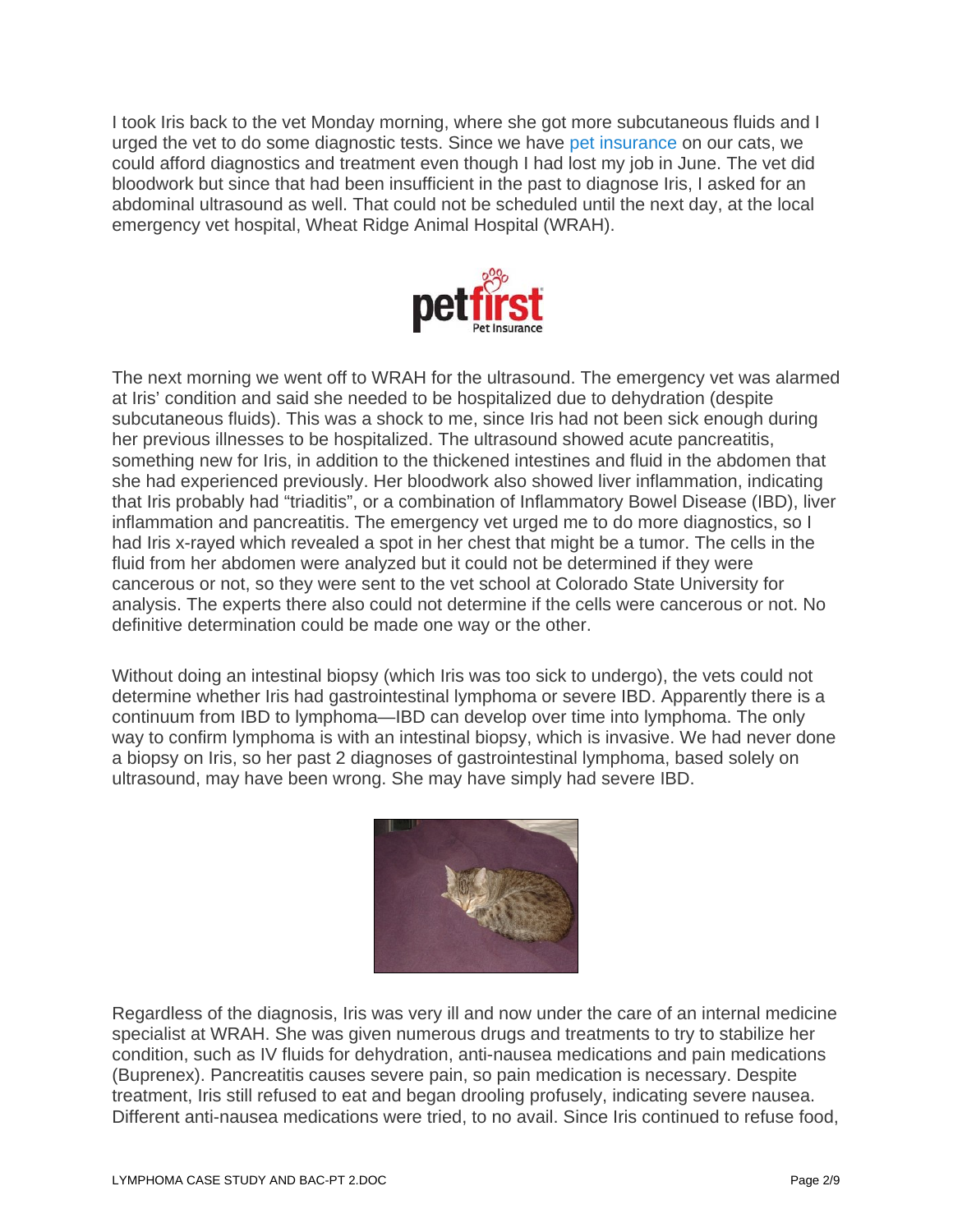a feeding tube was inserted into her nose and she was fed thru that. After a couple of days, antibiotics were started since Iris was intermittently running a fever, which could indicate an infection. Although steroids are often used for pancreatitis, the vet didn't want to start them yet in case Iris had an infection (because steroids suppress the immune system). The internist was frustrated because she didn't have a diagnosis, so it was not clear how to treat Iris (pancreatitis is often of unknown cause in cats, unlike dogs.) There was no way to determine if Iris had cancer without expensive and invasive diagnostics. And for us, it was distressing to visit Iris in the hospital and see her so sick and failing to improve. At the time, we didn't see how she could recover from this.

After a few of days of hospitalization and diagnostics, we were rapidly approaching the \$5,000 limit on the pet insurance, so I told the internist we could not afford to continue to hospitalize Iris. The vet then suggested inserting a feeding tube in the esophagus that I could use at home to feed Iris. The tube was inserted on Friday (Iris had been hospitalized since Tuesday morning) and I took her home that afternoon. The internist had biopsied the chest spot for free, which turned out to just be fat and not a tumor. Iris also had a spot on her spleen but we didn't have funds to investigate that as well. While the internist would have liked to pursue more testing to get a diagnosis, this was not possible financially and would not drastically change Iris' treatment anyway. We weren't going to pursue chemotherapy if she did turn out to have lymphoma, preferring to treat it naturally.

Throughout this week, I was also working with my homeopathic vet, who had saved Iris' life during her previous illness, but this time Iris was not responding to any of the homeopathic remedies we tried. It was rather disappointing that Iris failed to respond this time but homeopathy is very tricky, even for expert practitioners. I had recently tried classical homeopathy myself, with one of the best homeopaths in the country, and saw no results from it after a year of treatment. When it works, it can be miraculous, but it doesn't always work because it can be challenging to find the right remedy.



Iris loves lounging in the cat enclosure

As with Iris' previous illnesses, we consulted an animal communicator to find out if Iris wanted us to continue to treat her or just allow her to die. To our surprise, she again told us she wasn't ready to go and wanted us to help her stay here. She was much sicker this time and required aggressive treatment to stabilize her, and then weeks of feeding thru a feeding tube.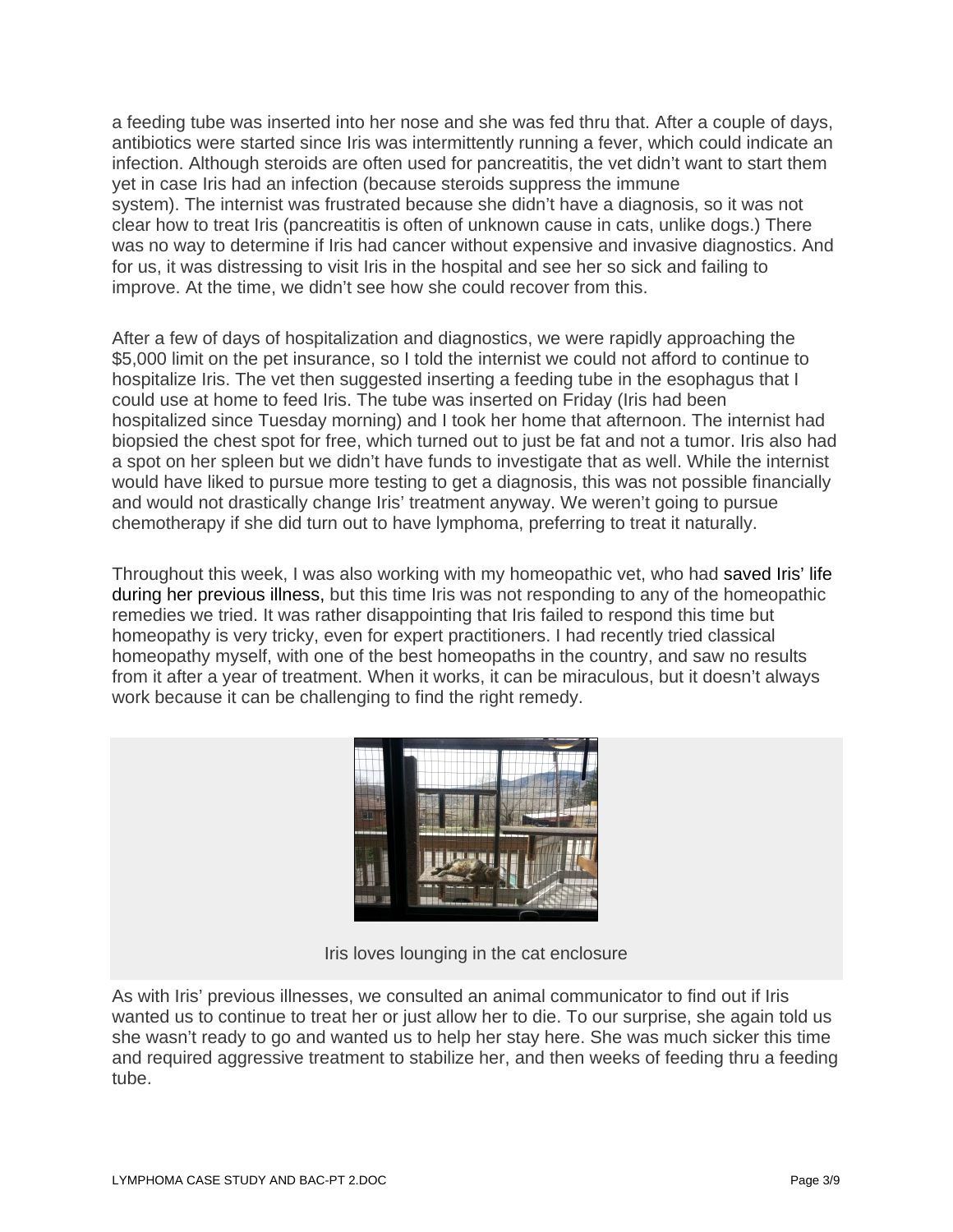Once Iris was home, I had my work cut out for me nursing her. It was a good thing I didn't have a new job yet, since it took a couple of hours a day just to feed Iris. I had to puree the food in the food processor with water, and then suck it into syringes for injection into the feeding tube. To get enough food into Iris, I had to do this four times a day for half an hour each time, since the feeding must be done slowly to avoid upsetting her stomach. When she was in the hospital, her stomach was not emptying properly and she had episodes of vomiting. She was sent home with a drug to improve gastric motility and had to be fed small amounts of food very slowly. I also had to prepare her medications and supplements for injection into the feeding tube. Finally, I had to flush the feeding tube afterwards with warm water, and the water had often cooled off by then, so then I had to rush to get more water before Iris ran away.

Unlike Iris' previous illnesses, where she had recovered with only natural treatments, we now had to give her numerous drugs. She was sent home with the following medications:

- **•** Pepcid AC
- **Metoclopramide, to improve gastric motility**
- **Baytril (antibiotic)**
- Clavamox (antibiotic)
- **Buprenex (for pain)**



Also, my homeopathic vet prescribed sucralfate (Carafate), which is given away from food, to coat her GI tract, and B12 shots, which are given subcutaneously (under the skin). Animals with IBD are often deficient in B12.

Once Iris was home and getting food into her, she started to slowly improve. After a few days, she started to show interest in life again, wanting to go out in the cat enclosure and watch birds. She began to eat a few bites of food. However, her food intake did not improve much over the next couple of weeks, so I consulted the internist about giving an appetite stimulant. The internist eagerly agreed that giving Mirtazapine could help "jump start" Iris with eating. This drug is an anti-depressant for humans that has a side effect of stimulating appetite. So it has a common "off label" use as an appetite-stimulant drug for dogs and cats. It can also make cats more vocal and aggressive, which occurred with Iris, especially the first 12 hours after giving it (it is given once every 3 days to cats).

Mirtazapine was key to Iris' recovery. For the first 12 hours after giving it, Iris would gobble up plates of food like she was starving, then the effect would gradually fade away and her eating would drop off. Over time, as her health improved, the drop off became less severe. By November I was able to start tapering Iris off the drug and stop it by December. She is still very finicky but that was true before her illness as well.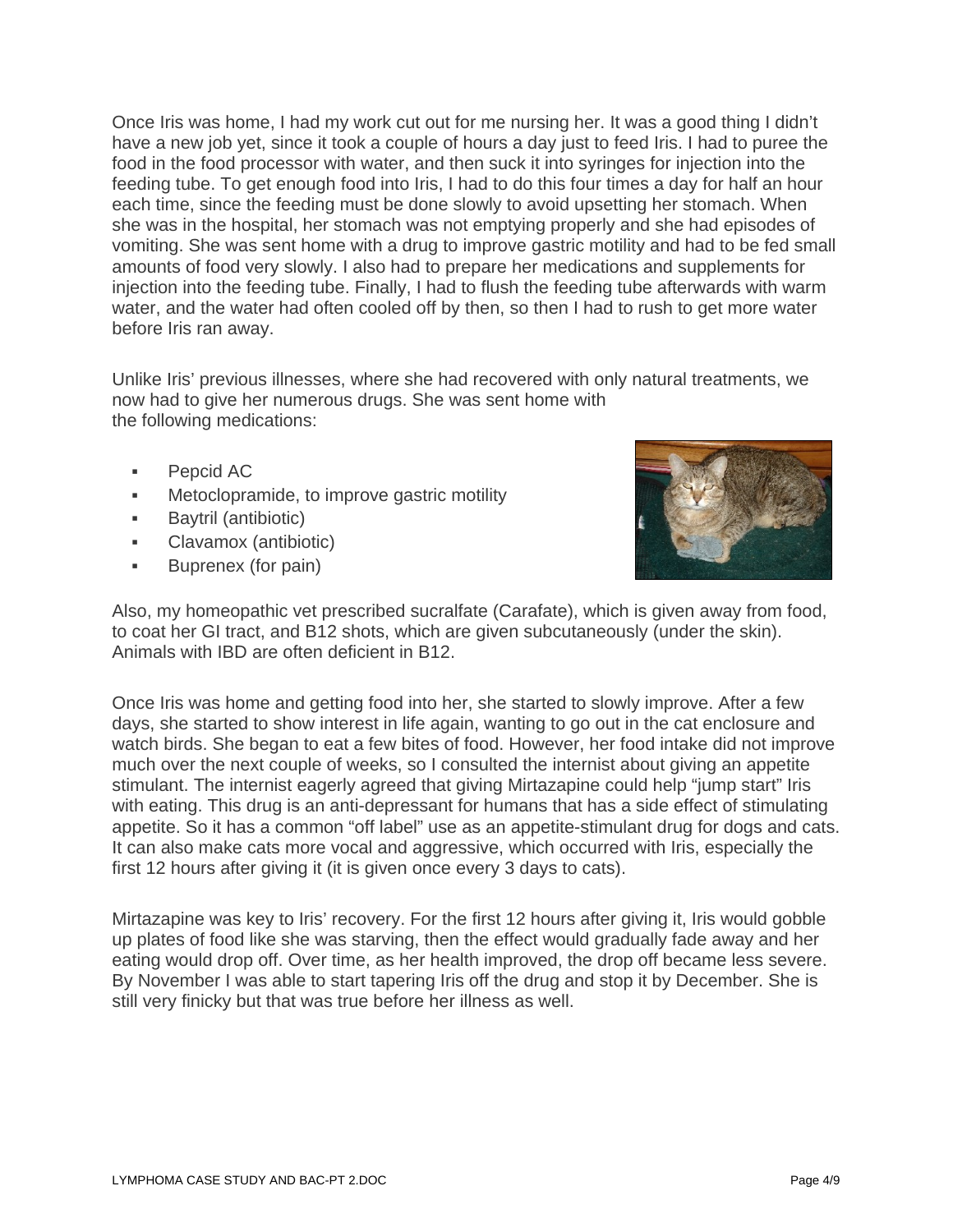

Iris in our dog, Mikki's, stroller

I also took Iris for regular acupuncture treatments, to aid in her recovery. First I took her to the homeopathic vet, but then was delighted to discover a part-time holistic vet at a clinic just a mile from my house who could work on her. Since car travel was traumatic to Iris, I switched to the nearby vet for treatment. This was also more affordable, an important consideration now that Iris' insurance was all used up.

By late September, I was no longer having to feed Iris thru the tube, but was still using the tube for administering supplements and medications. Mixing those in her food would likely cause her to refuse the food. Then a stitch came loose and the feeding tube started sliding in and out. The vet did not think this was a problem, however, a few days later Iris became lethargic and her appetite dropped off. Her behavior reminded me of how she acted two years ago when she had an abscess from our cat Julius attacking her. At that time, her appetite dropped off until I discovered the abscess and started her on antibiotics. I took her to WRAH on a Wednesday, where she saw the same internist that had treated her in the hospital. The feeding tube was removed that day, since Iris had been eating so well. The vet didn't see any evidence of infection at the tube site, and not wanting to upset Iris' digestion with antibiotics, sent her home without any medication. The next day Iris ate very well, having had her dose of Mirtazapine the previous night. Friday her eating dropped off again, and then late Friday night, near midnight, her neck blew up with large swelling where the tube had been. Having been sick myself, I was too tired to take her to the vet that late and felt she would be OK until morning.

Saturday morning I checked Iris' neck and now it was covered with blood and pus, since the abscess had burst. Off we went to WRAH to have the abscess treated, which now required an emergency visit, since it was the weekend. I had serious doubts about being able to get liquid antibiotics into Iris (she is very talented at spitting/drooling out liquid medications or supplements), so they gave her a Covenia shot instead. This is an antibiotic shot that lasts up to 14 days. Some animals have bad reactions to it but Iris did fine. She started to eat better soon after getting the antibiotic shot. I also put warm compresses on the abscess several times a day to help it heal. The internist was very kind and refunded the emergency charges, since I had to take Iris in for treatment on the weekend, after not receiving antibiotics for her during the week.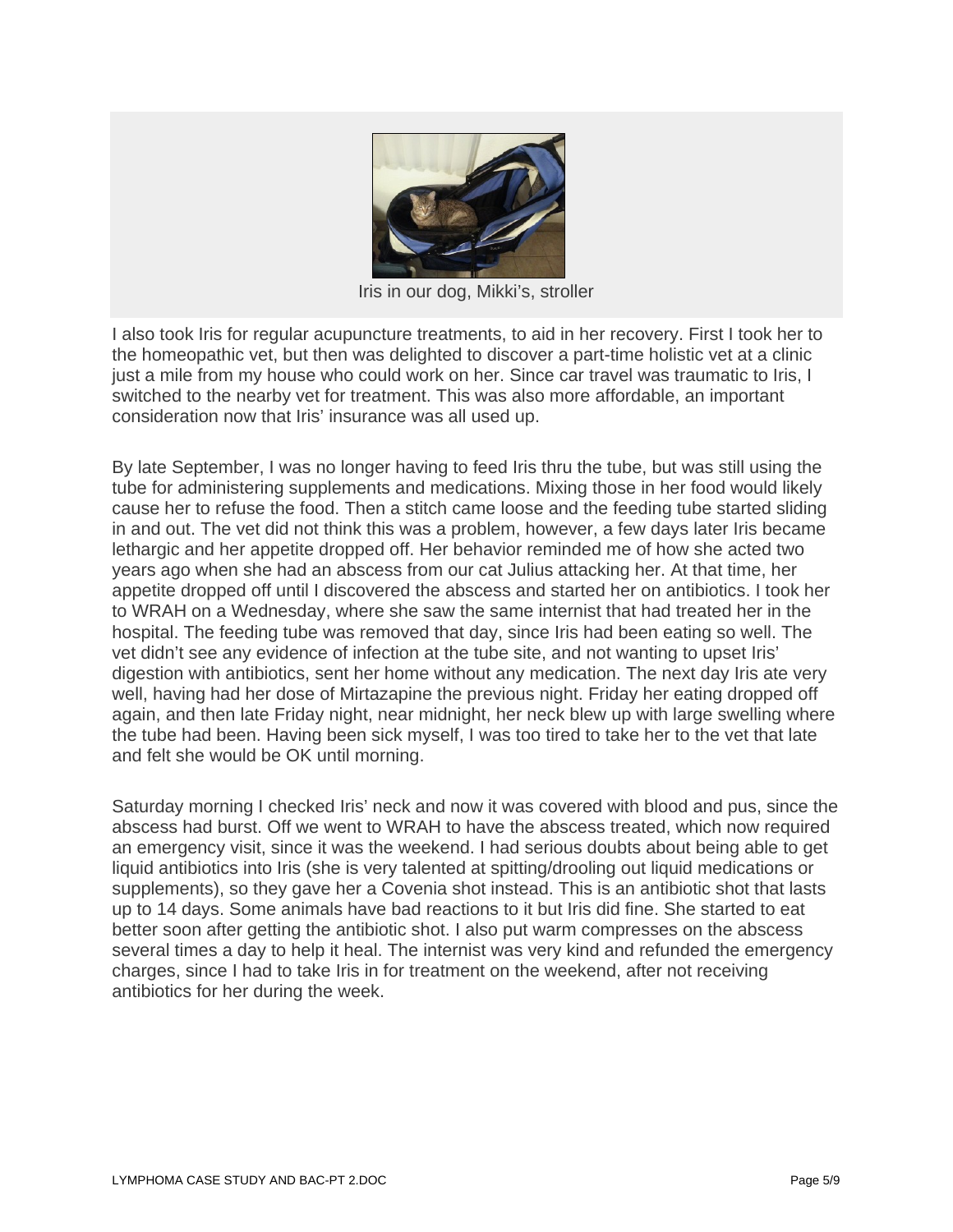

Iris and our dog, Mikki. They are not buddies–they just both love this chair.

With this latest illness, I decided that we need to focus more on healing Iris' digestive tract, to help prevent another recurrence in the future. We suspect emotional stress plays a part in her illnesses, but there is a limit to how much we can reduce that (for instance, I'm not going to tell my father I can't come to his 90<sup>th</sup> birthday party because my cat might get sick if I leave her.) Since Iris has an unusual digestive illness, where she is symptom-free for long periods and then suddenly falls deathly ill, we can't really track her progress by absence of symptoms. And it's not practical or affordable to do an abdominal ultrasound every 6 months to check the state of her digestive tract. So, my approach now is to provide her with regular acupuncture and give her a broader array of supplements than we did in the past. Since she has continued to fall ill, that indicates that what we have been doing in the past is not adequate.

My blog readers often ask me what specific supplements I give Iris, so here is the current list. Please do not consider this a prescription for your cat. I am not a veterinarian and cannot prescribe a course of treatment for anyone's cat. I am just sharing what we are now trying with Iris, in an effort to heal her digestive tract. Only time will tell if we are successful or not:

| <b>Supplement</b>                  | <b>Daily Amount</b> | <b>Purpose</b>               |
|------------------------------------|---------------------|------------------------------|
| BioPreparation-f3+                 | 1.<br>cap           | Superfood for overall health |
| ALPHA-G                            | $\frac{1}{4}$ tsp   | Overall health and digestion |
| <b>Rx Vitamins Rx Biotic</b>       | scoop               | Probiotic                    |
| <b>Rx Vitamins Onco</b><br>Support | $\frac{1}{4}$ tsp   | Digestion and overall health |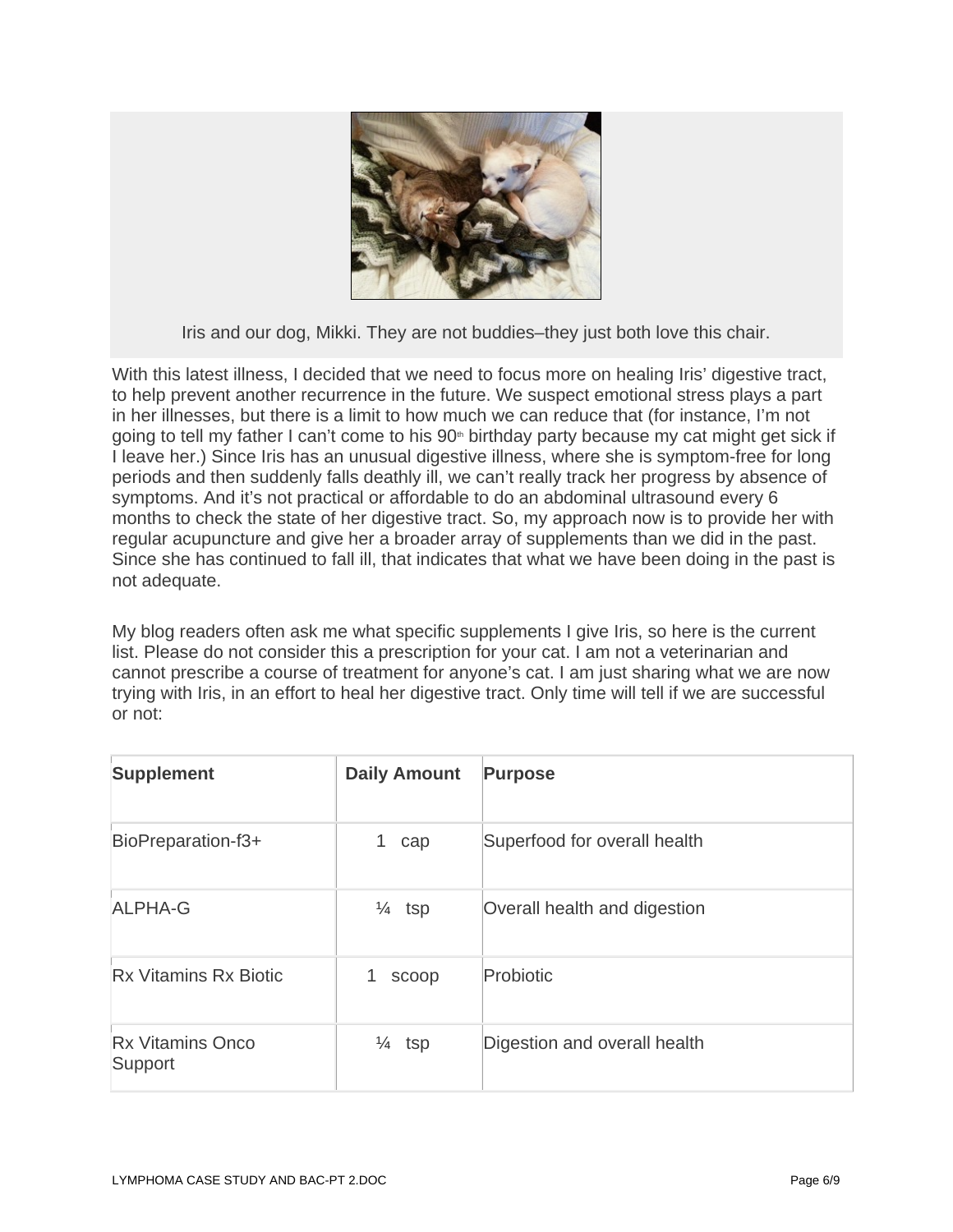| Seacure               | cap       | <b>IBD</b>                                  |
|-----------------------|-----------|---------------------------------------------|
| Morinda Supreme       | $1/3$ cap | Anti-viral, -bacterial, -fungal, -parasitic |
| Moxxor                | cap       | Omega oils (anti-inflammatory)              |
| B <sub>12</sub> shots | Monthly   | B12 tends to be low with IBD                |

The first 2 supplements are what we had Iris on previously and the other listed items are new since her latest illness. The amounts given were determined by recommendations from practitioners or from my experience with the products, as well as how much I am able to get into Iris. If you choose to give some of these supplements to your cat, your cat may require different amounts.

Some vets recommend Tylan powder, a low-grade antibiotic, to treat IBD in dogs and cats. My new holistic vet suggested this but we decided to try Morinda instead, which was suggested by my acupuncturist. Morinda has anti-viral/bacterial/fungal/parasitic properties. It is gentler than many herbs, such as black walnut, and is safe for dogs and cats. My holistic vet also suggested Onco support, even though Iris may not have cancer, because it is very supportive of the digestive system and contains an array of nutrients.



I have also been asked by readers in the past where to get the supplements that I give to Iris, so that information is below. I do have a commercial interest in several of these products since they are offered thru our business that my husband runs. When we find a good product that helps our pets, we then offer it thru our business unless the sale of it is restricted to veterinarians or physicians. That is how we got started offering bio-algae concentrates, which are now our main product. I had given them to our elderly cat that was dying of kidney disease and saw an amazing response from her.

1. BioPreparation is available from our business, Optimum Choices: http://www.optimumchoices.com/BioPreparation-Algae-Spirulina.htm.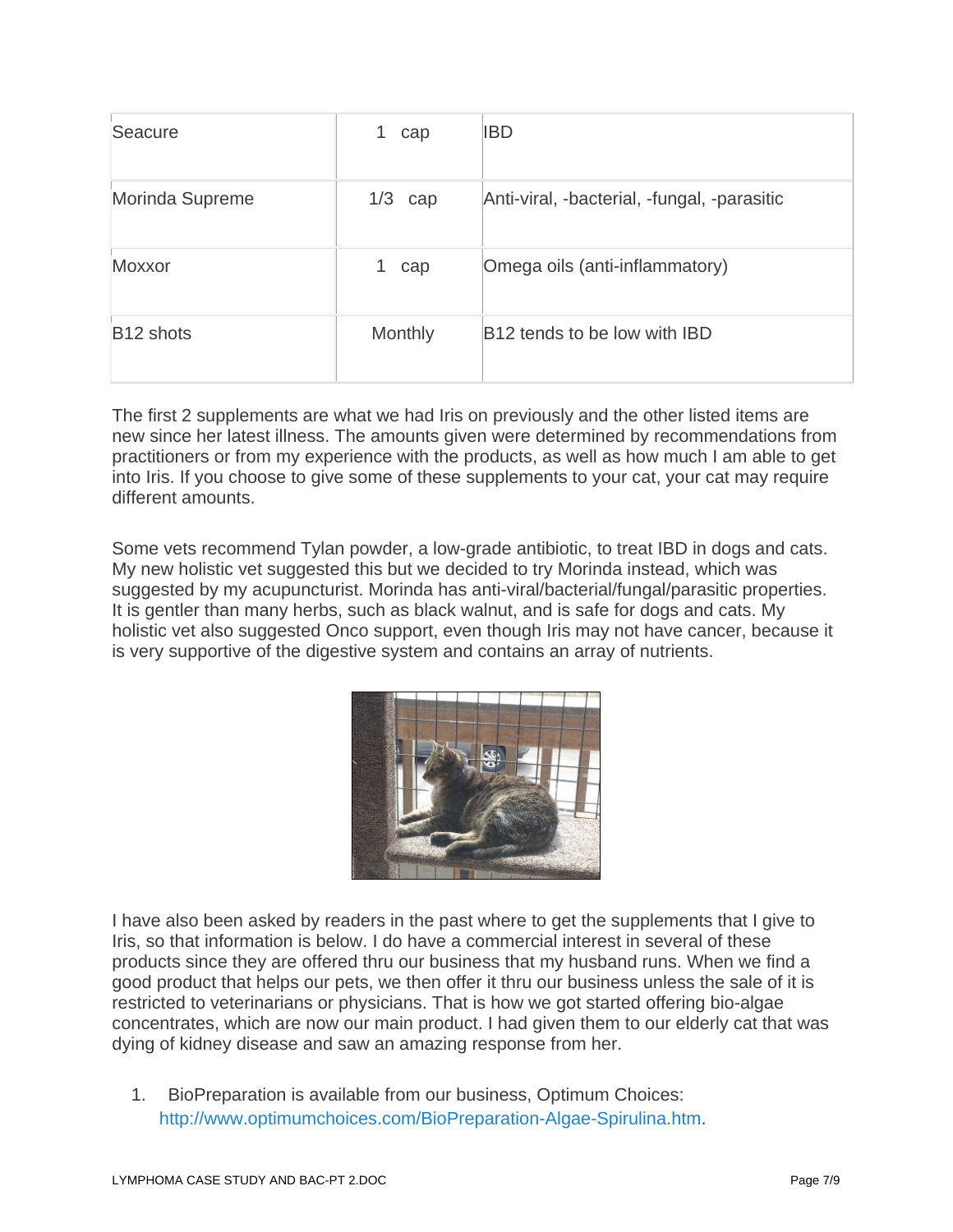- 2. ALPHA-G is available from our business, Optimum Choices: http://www.optimumchoices.com/PSP\_ALPHA-G.htm.
- 3. Rx Vitamins are sold by vets. You can also buy them online, such as here: http://www.amazon.com/Rx-Vitamins-For-Pets-Biotic/dp/B004HYZRFS
- 4. Seacure is available from our business, Optimum Choices: http://www.optimumchoices.com/seacure.htm. It is also available directly from the manufacturer's website: http://propernutrition.com/.
- 5. I buy Morinda Supreme from my acupuncturist. It is also sold by chiropractors. The manufacturer's website is here: http://supremenutritionproducts.com/MorindaSupreme/index.html.
- 6. Moxxor is available from our business, Optimum Choices: http://optimumchoices.moxxor.com/.
- 7. B12 shots—these are obtained from a veterinarian.



Iris and our dog Mikki, on 1/4/2014. Iris is now free of symptoms.

Because Iris has recovered now from 3 bouts of being deathly ill, I am now calling her "the cat who refuses to die". We don't know what the future will bring for her health wise but she is free of symptoms now and happy. We are just glad to have her in our lives for however long she chooses to stay here.

How did bio-algae concentrates do all this? It did not. Bio-algae concentrates simply supplied the body with the super nutrients of Vitamin A, B-complex, C, D, E and K, Omega 3, 6, 9, GLAs (Gamma-Linolenic Acids), ALAs (Alpha-Linolenic Acids), DGLA (Dihomogamma-Linolenic Acid), DHA (Docosahexaenoic acid) and more fatty acids, antioxidants, over 4,000 enzymes, 10 essential amino acids plus 10 non-essential ones, over 5,000 total nutrients, so the **body could resume normal function**. Bio-algae concentrates **do not treat symptoms but holistically balance the whole body**. When the **endocrine and immune systems are holistically balanced**, everything will work like it should. Bio-algae concentrates are such a revolutionary concept they are 100 years ahead of their time. Now that is true holistic wellness and *Freedom From Illness*!